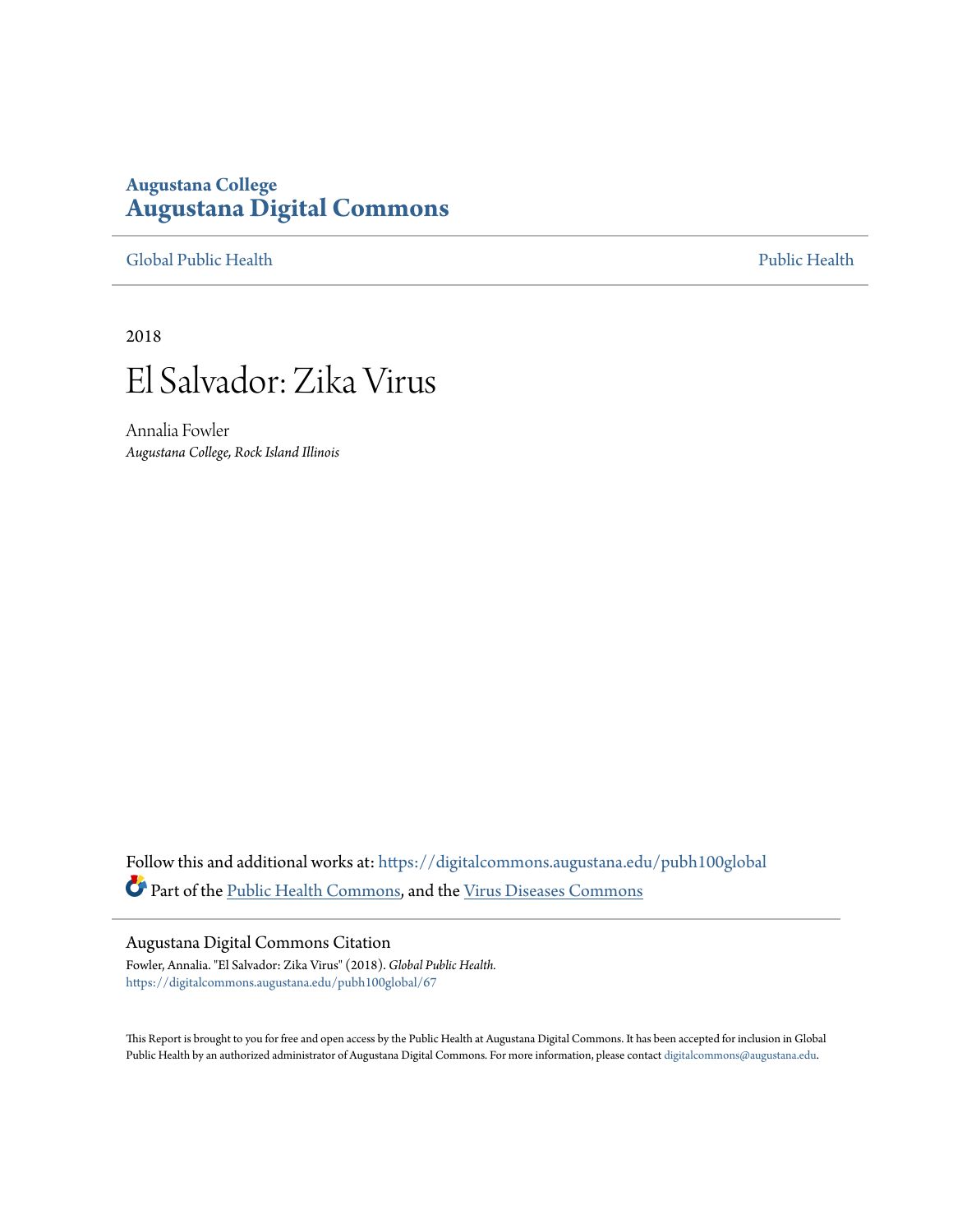# *The issue of Zika Virus in El Salvador*

## El Salvador the country.

El Salvador is the smallest country in Central America. Having one of its boarders being the Pacific Ocean. The population sits at just above 6 million (World Fact Book, 2018) people. The majority of the country is mountainous; despite this, the country is about 75% agriculture (World Fact Book, 2018). While the country was one of the most densely populated countries, over the years the population has aged. The population at the moment is at a replacement rate (World Fact Book, 2018) far from the average of 6 women that it was at in 2008 (World Fact Book, 2018). This means that the amount of children being born is only replacing the population that is dying if even. This is one of the country's biggest issues. Due to the fact that the population to sustain the country is declining. There for the population is not growing. Like many of the countries of Central America, drugs trafficking is a huge issue in the country, mainly cocaine (World Fact Book, 2018). Even with El Salvador's small size it has the four largest economy of Central America (World Fact Book, 2018). El Salvador is a country much like the first world countries that we know, the population is majority catholic at 50% (World Fact Book,

2018). The country's government is much like our own, a presidential republic (World Fact Book, 2018).

### What is Zika virus?

Zika virus is a virus that is spread mostly by mosquito bites (Zika Virus, 2017). While the outbreak of Zika virus was first seen in 2007 in Asian and African countries, it was not until 2015 that it made its way to Central America (Demir & Kilic, 2016). When the virus enters the body the patient usually describes themselves as being under the weather and may have a rash (Demir & Kilic, 2016). Why the disease is so important to track is because of the ability for the virus to be transmitted from mother to unborn child (Centers for Disease Control and Prevention, 2018). The third most common way that the virus is transmitted is through sexual contact (Centers. For Disease Control and Prevention, 2108). The symptoms seen in the clinical setting tend to be mild, which is one of the reasons why the virus is difficult to diagnose right away. For reasons that are uncertain



Cropped from CDC world map of Areas with Risk of Zika virus. https://wwwnc.cdc.gov/travel/page/worldmap-areas-with-zika

Zika virus is especially detrimental to pregnant women. In the unborn fetus, it causes microcephaly or death (De Fátima, Aragão, Holanda, Araújo, & Valença, M. M., 2017). The virus itself has not claimed many lives other than those of unborn fetuses (Demir & Kilic, 2016). As far as the virus itself. There is not much known about how it affects the human body. Researchers do know that the virus is self-limiting (Demir & Kilic, 2016). Meaning that the virus is stopped from spreading by its own ability to reproduce.

The issue with Zika virus in El Salvador.